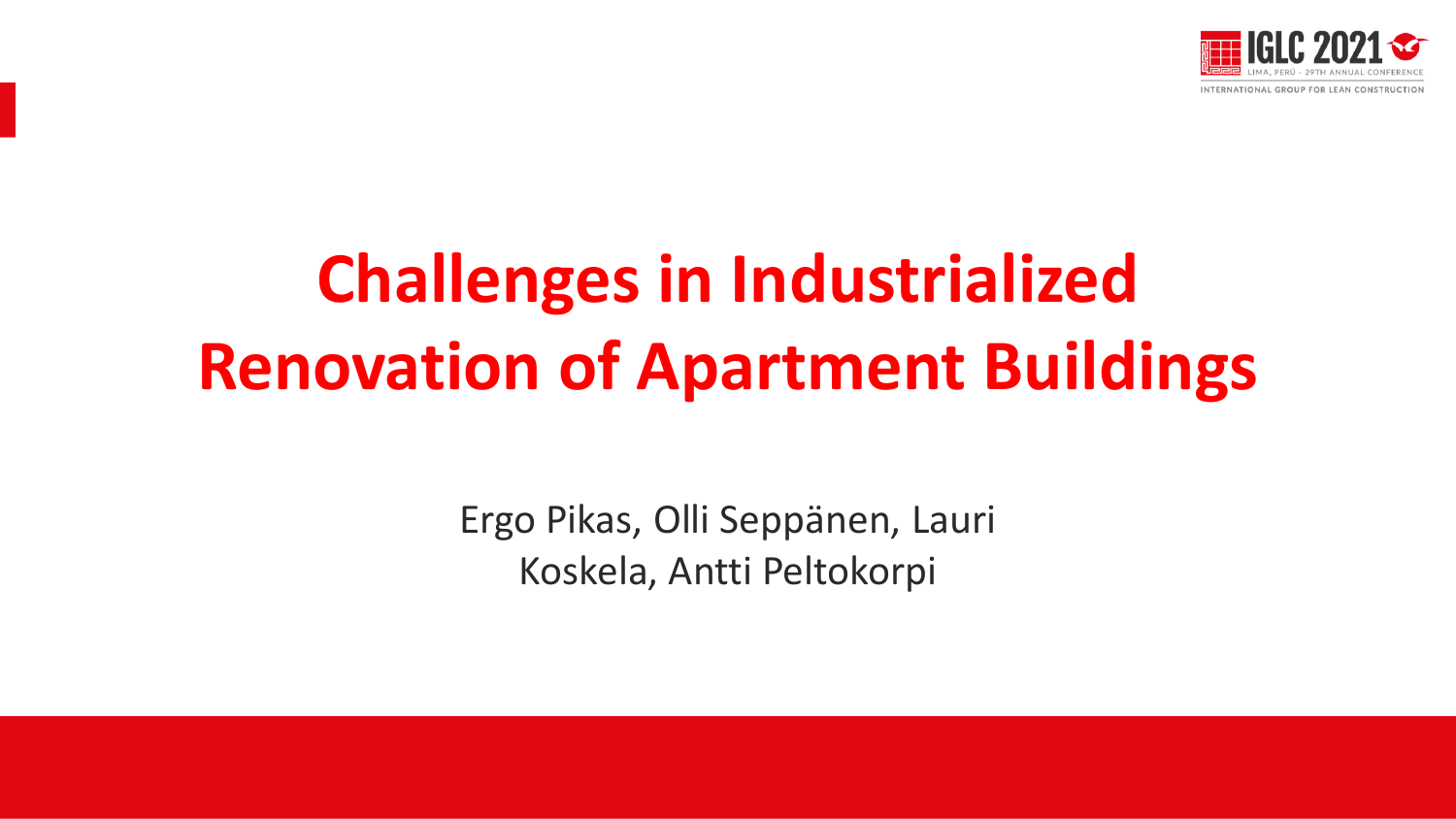

### **AGENDA**

- Introduction
- Research Aim and Methods
- Case Description
- Results
- Discussion
- Conclusions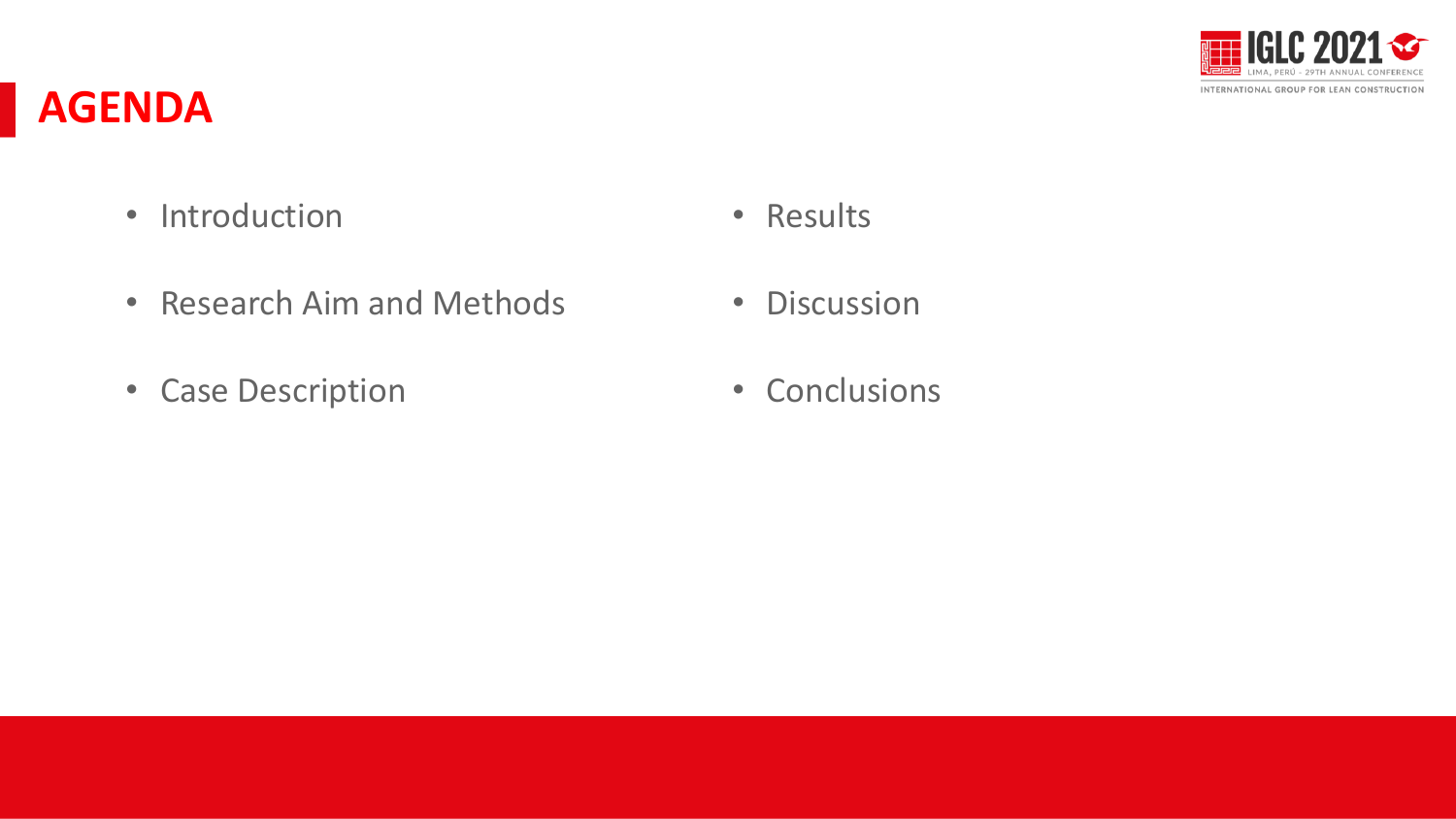

# **Introduction**

- **The new European Green Deal framework:**
	- Renovation of existing building stock by 2050
	- Industrialization and digitalization of sustainable renovation
- **Estonian Renovation Roadmap:**
	- Improved quality of built environment
	- Reduction of thermal energy needs up to 70%, electricity consumption up to 20%, and CO2 emissions up to 90%
	- 141 000 (27 000 public, 100 000 single-family, and 14 000 residential) buildings with a total area of 5.4 million m2 need to be renovated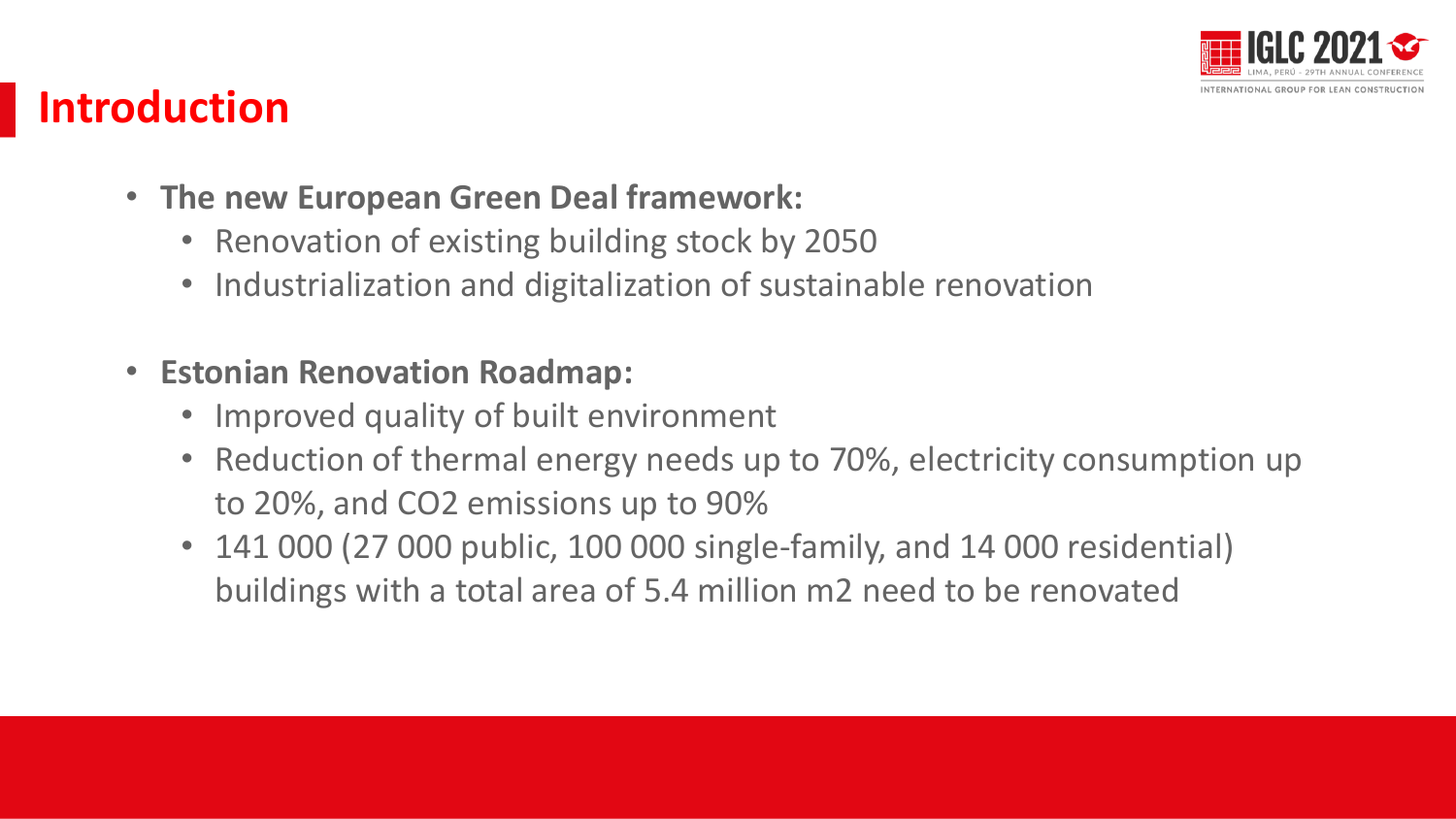

# **Introduction: The Challange**



fit for purpose: Traditional mineral-based construction methods not

- Industrialization
- Digitalization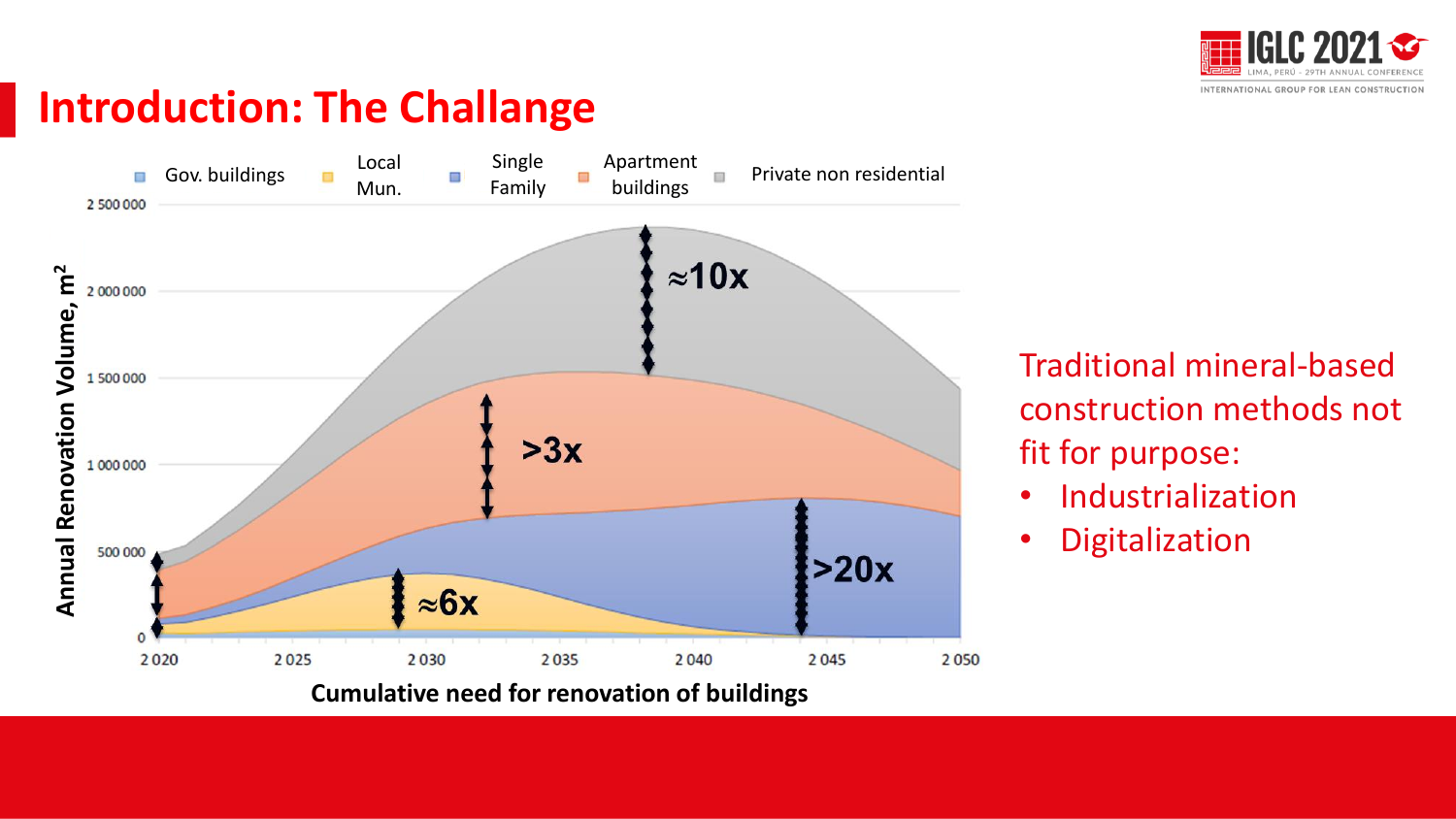

### **Research Aim and Methods**

#### **Research Aim:**

• To identify and understand existing practices, main barriers, and opportunities to develop the industrialized sustainable renovation of existing Soviet-time apartment buildings in Estonia

### **Research Method:**

- A case study was carried out on the Akadeemia 5A student apartment building Presentación
	- Five semi-structured interviews
	- Secondary data sources: project documentation and presentations
- Two additional interviews with two building manufacturers to study their perspectives on the industrialized renovation of buildings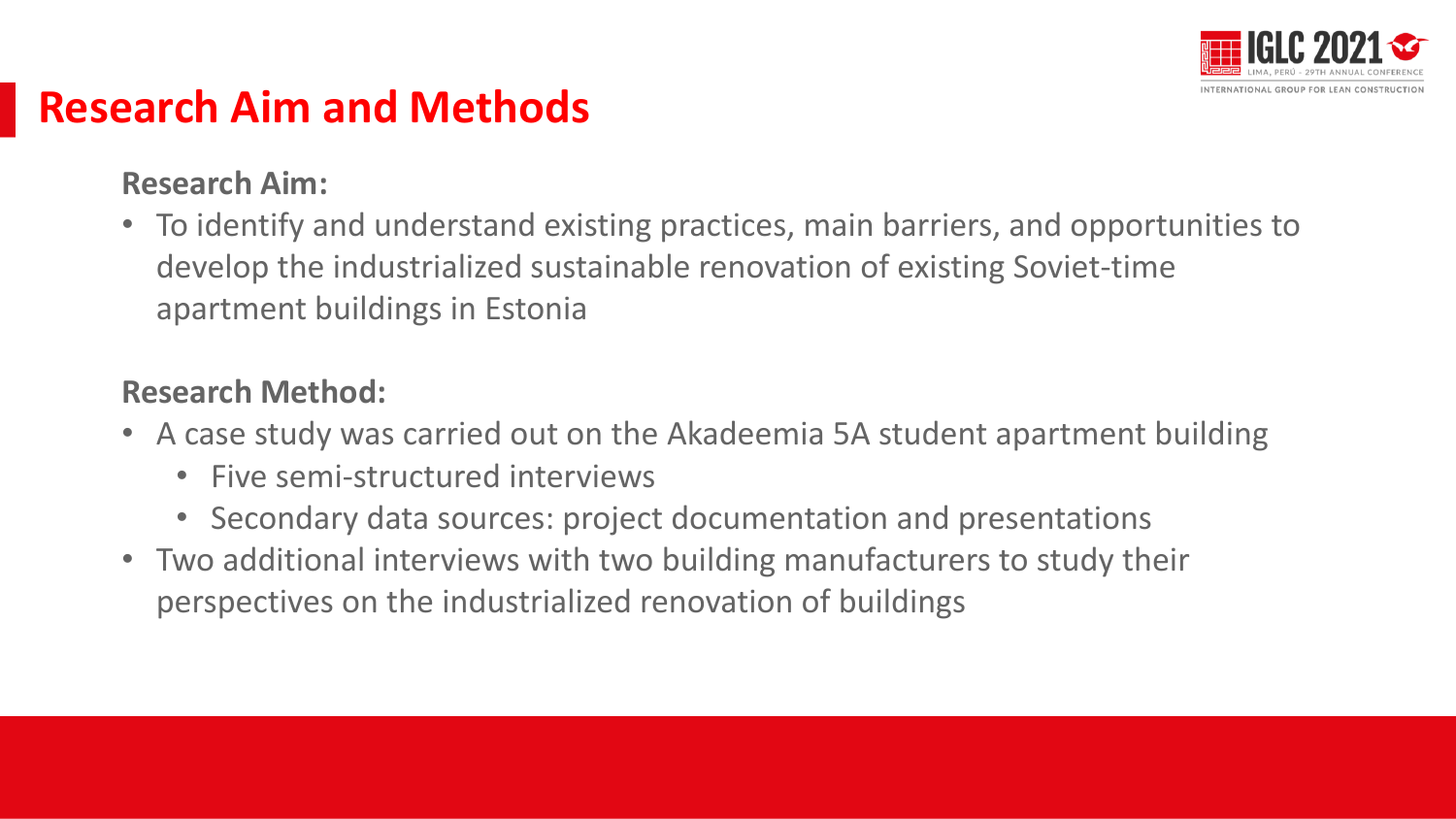

### **Case Description**

**Objectives:** A nearly zero energy building (105 kWh/(m2 a) and research of industrialized renovation **Building:** Five -story building (Soviet building type 121); 80 apartments; built in 1986

**Conditions:** External walls could not be removed as these formed an important part of the existing structural scheme **Energy Consumption:** Measured primary energy use 300 kWh/(m2 a)

**Cost:** Total 822 €/m2 (121 €/m2 general construction works, 251 €/m2 finishing works, 334 €/m2 on energy efficiency works and 116 €/m2 on nearly zero energy building works

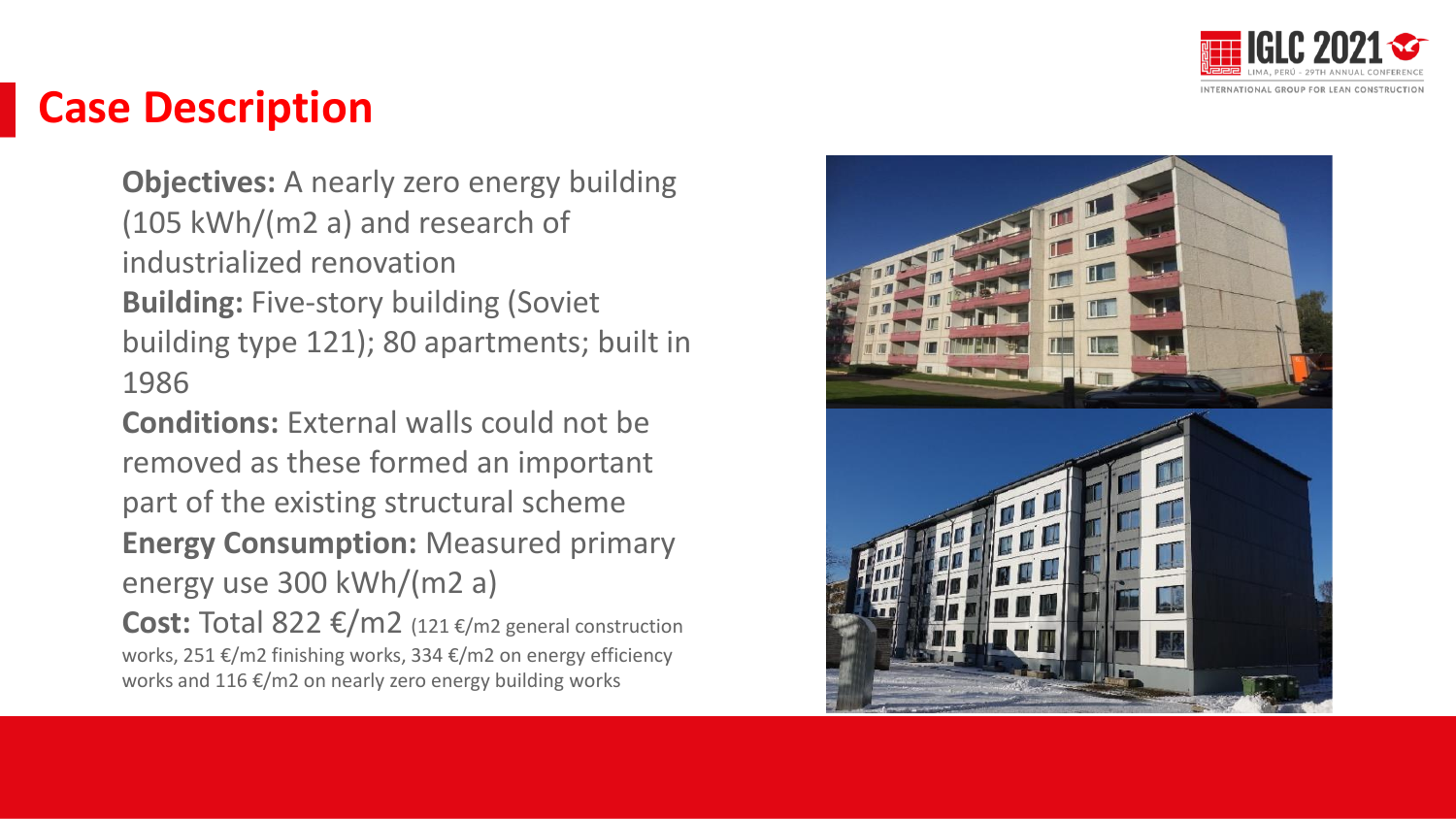

### **Results: Practices**



**Building Research Laser Scanning**



**New connection**<br> **New connection**<br> **Design for MA** 



**Windows and ducts Installation on site in factory**



xisting concrete pane External wood<br>
(A1;  $\lambda_0$ =0.035 W/(mK)) 10...50mm lir&vapor retarder (vap Z<sub>e</sub>=1.6...27×10<sup>9</sup> (m<sup>2</sup>sPa)/kg)<br>Timber frame 45×195mm cc.600mm / min.wool (A1;  $\lambda_0$ =0.035 W/(mK)) 195mm<br>Timber frame 45×70mm cc.600mm / min.wool (A1;  $\lambda_0$ =0.035 W/(mK)) 70mm<br>Semi-rigid mineral wool slab with special vind barrier facing (vapor permeability 8,=150×10<sup>-12</sup> kg/(msPa); taped<br>A2-s1,d0; λ<sub>0</sub>=0.031 W/(mK))





**Installation video**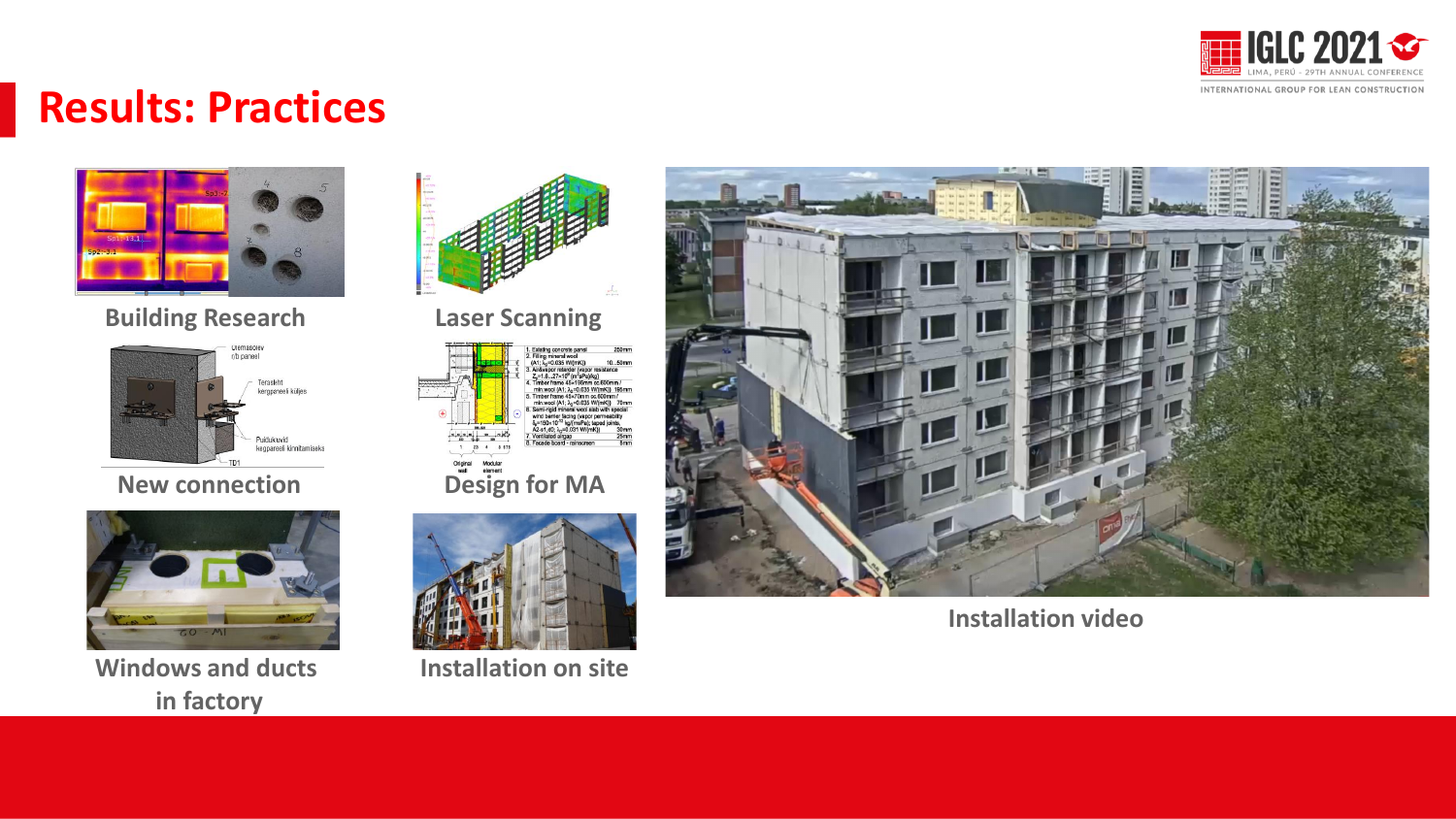

# **Results: Barriers**

#### **Planning:**

- No easy access to existing building project documents
- Scanned data was missing information and was not compatible
- Selected procurement model **Design:**
- Lack of moisture engineering, and engineering for fabrication competencies **Manufacturing:**
- Heavy elements to handle (bending)
- Soft materials challenged manufacturing

### **Transportation**

- Lack of space for storage
- Storage on site caused water and moisture damage **Installation:**
- Inaccurate installation of connections
- Handwork to fit elements on site
- Poor planning of installation process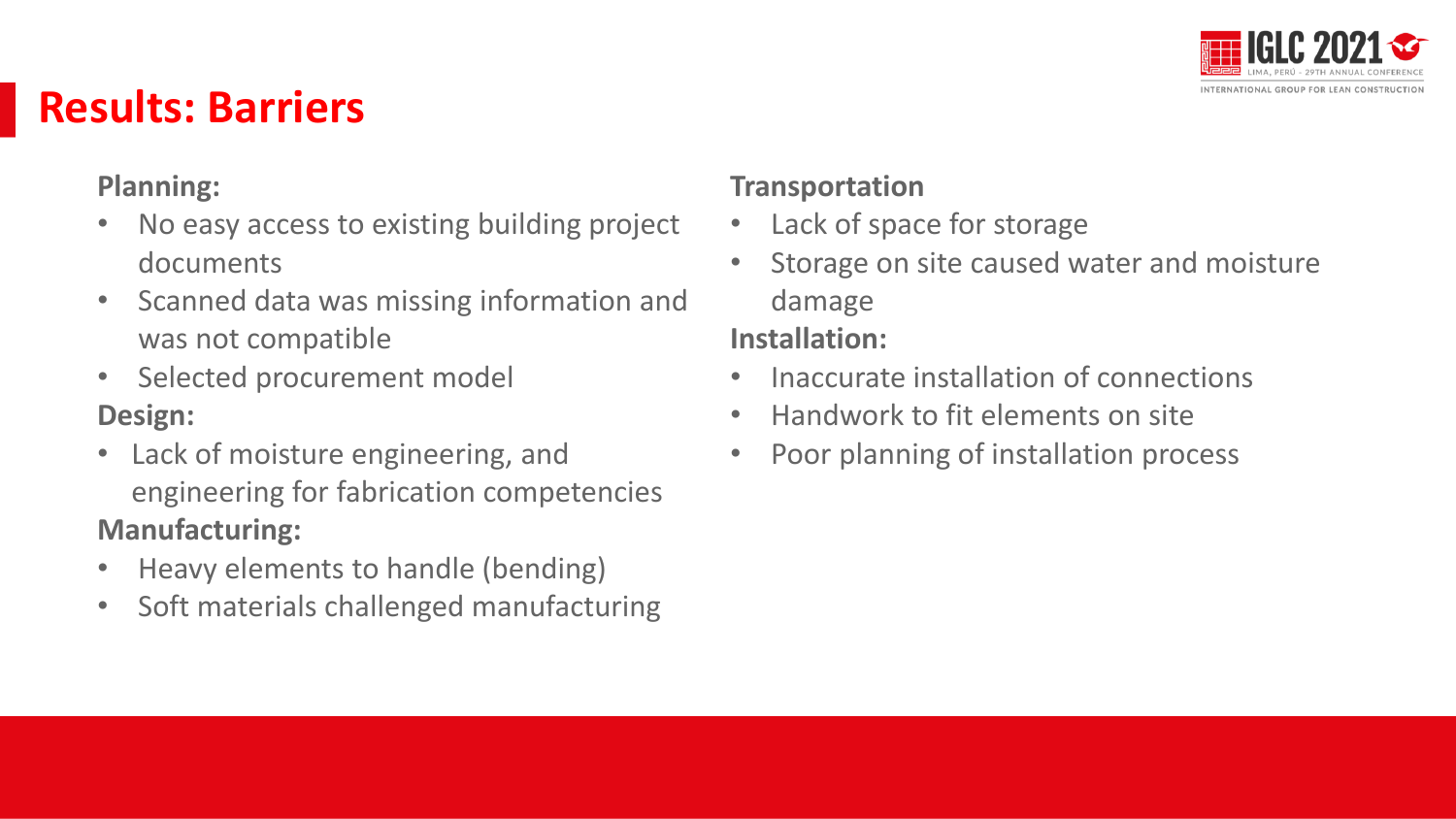

# **Results: Opportunities**

#### **Planning:**

- Library of project documents for different building types
- Scan to BIM workflows to automate inventory modelling

### **Design and manufacturing**

- New connections
- Better technical solutions to reduce work on site
- Design automation (configurator)
- Integration of design, manufacturing and installation
- Design for manufacturing

### **Transportation**

- New lifting equipment
- Just in time delivery to reduce water and moisture damage

### **Installation:**

- Involving surveyors or using rapid reality capture to aid installation
- Prototyping of installation in factory and on the site
- Plan for installation flow
- Digital tools for production planning, coordination and control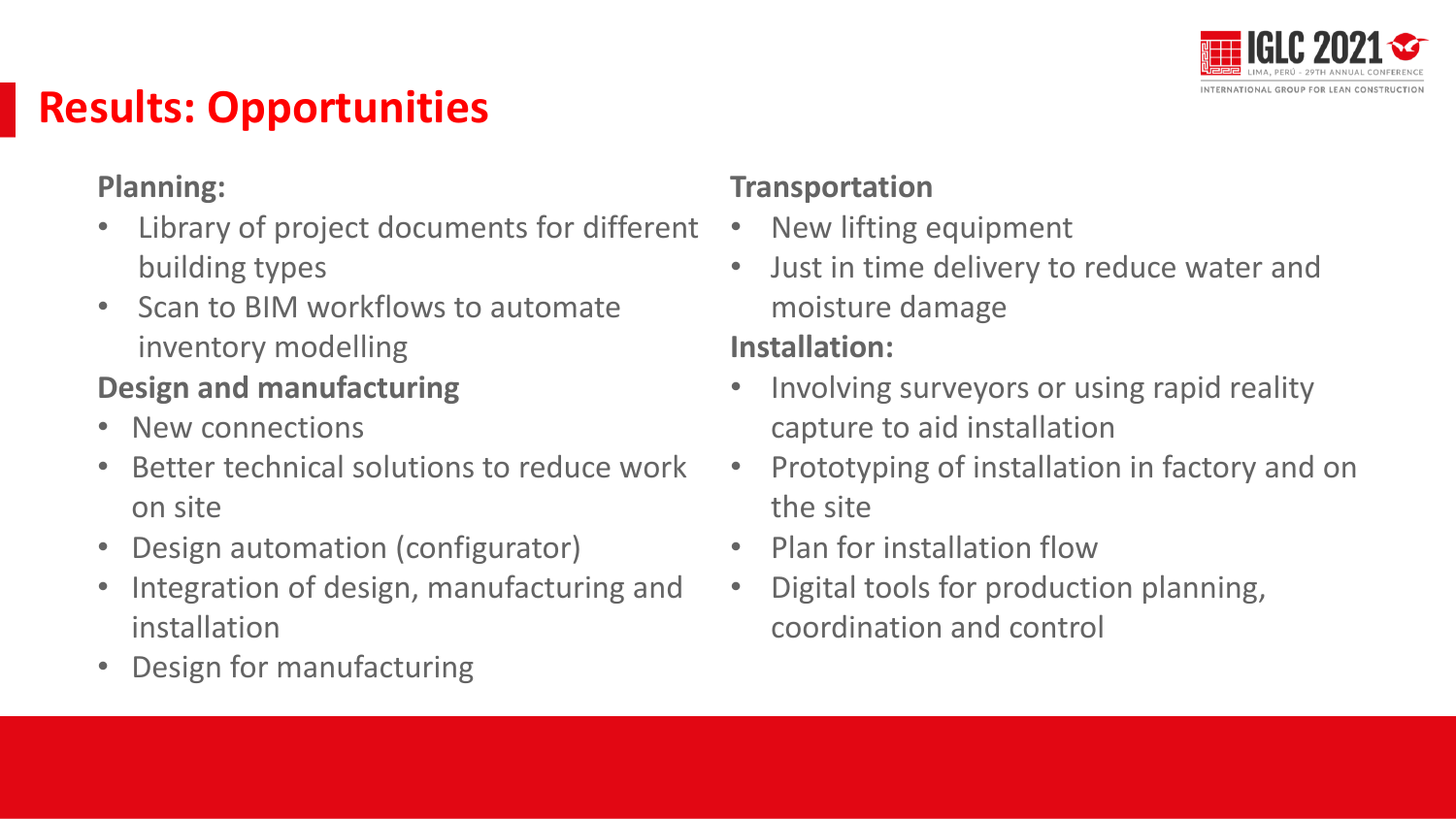

# **Results: Summary**

|                                               | <b>Practices</b>                                           | <b>Barriers</b>                                              | <b>Opportunities</b>                                                                              |
|-----------------------------------------------|------------------------------------------------------------|--------------------------------------------------------------|---------------------------------------------------------------------------------------------------|
| <b>Planning</b>                               | Studying archived project                                  | Time-consuming to find; poor                                 | Digitalizing original project                                                                     |
|                                               | documents; laser scanning                                  | practices of scanning                                        | documents; implement Scan to<br><b>BIM</b>                                                        |
| <b>Design</b>                                 | Prefabricated wall and roof                                | Lack of knowledge and                                        | Standardization of products;                                                                      |
|                                               | elements; 3D connections                                   | understanding of industrialization                           | integration of value chain;<br>automation and digitalization                                      |
| <b>Manufacturing</b>                          | Sequencing; windows and<br>ducts installed in the factory  | Heavy elements; inappropriate<br>materials for manufacturing | Special lifting equipment; proper<br>choice of materials                                          |
| <b>Logistics and</b><br><b>Transportation</b> | Sequencing; different<br>equipment                         | Lack of space around the<br>building; weather                | Proper lifting equipment; just in<br>time delivery; material kitting                              |
| <b>Installation</b>                           | Procurement of trade partners<br>based on lowers bid price | Installation of connections; poor<br>installation management | Involvement of surveyors I the<br>installation process; prototype<br>installation; implement flow |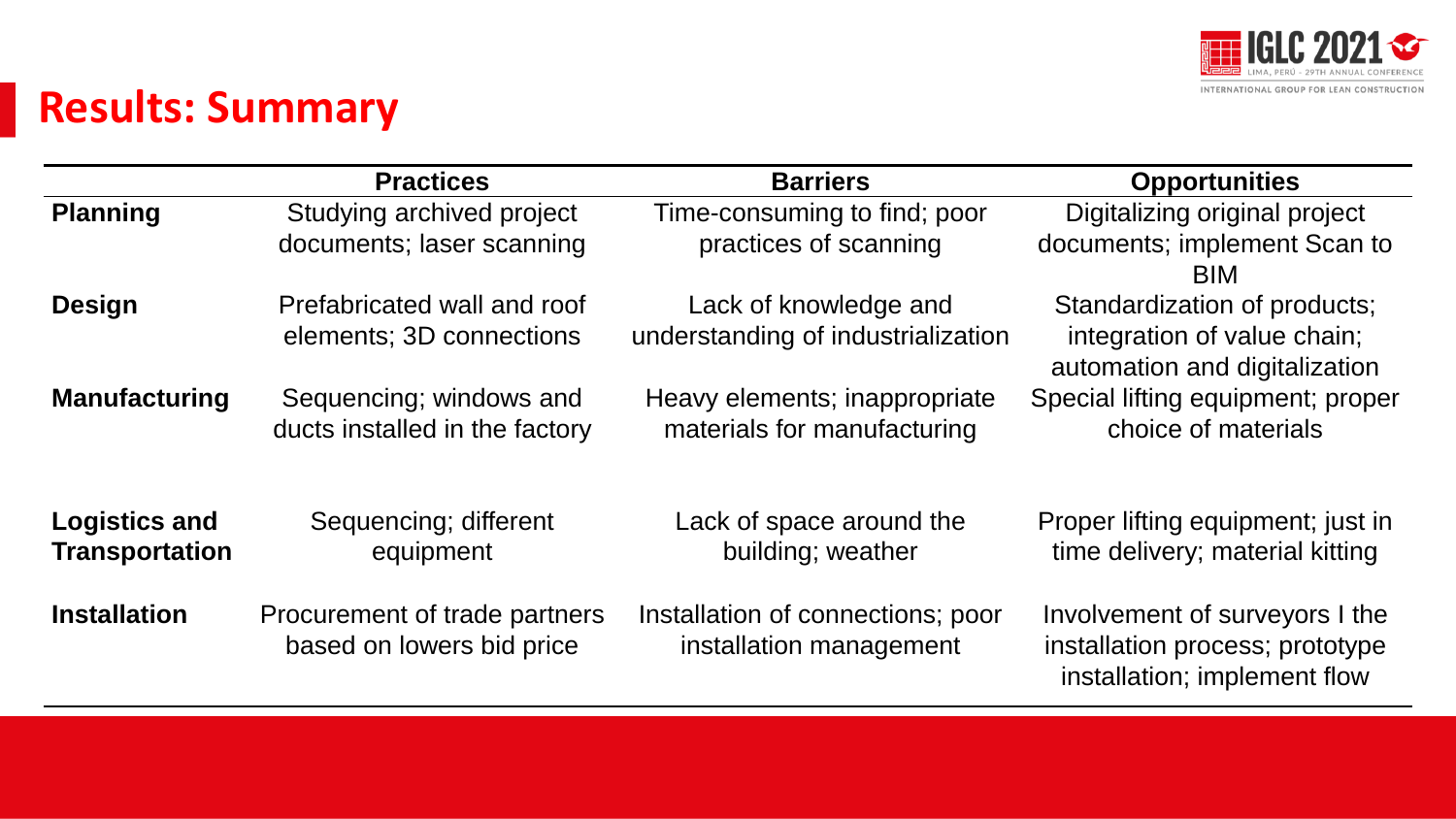

# **Discussion**

#### **Barriers to Industrialized Renovation**

- Procurement methods
- Traditional management approaches
- Industrialization and standardization capabilities
- Norms and standards
- Lack of competencies

### **Core Elements of Industrialized Renovation**

- Product industrialization and standardization
- Process industrialization and standardization
	- Integration of supply chain
	- Collaborative procurement methods
	- Tolerance management
	- Collaborative planning and control
	- Prototyping for rapid learning
	- Digitalization
	- Continues improvement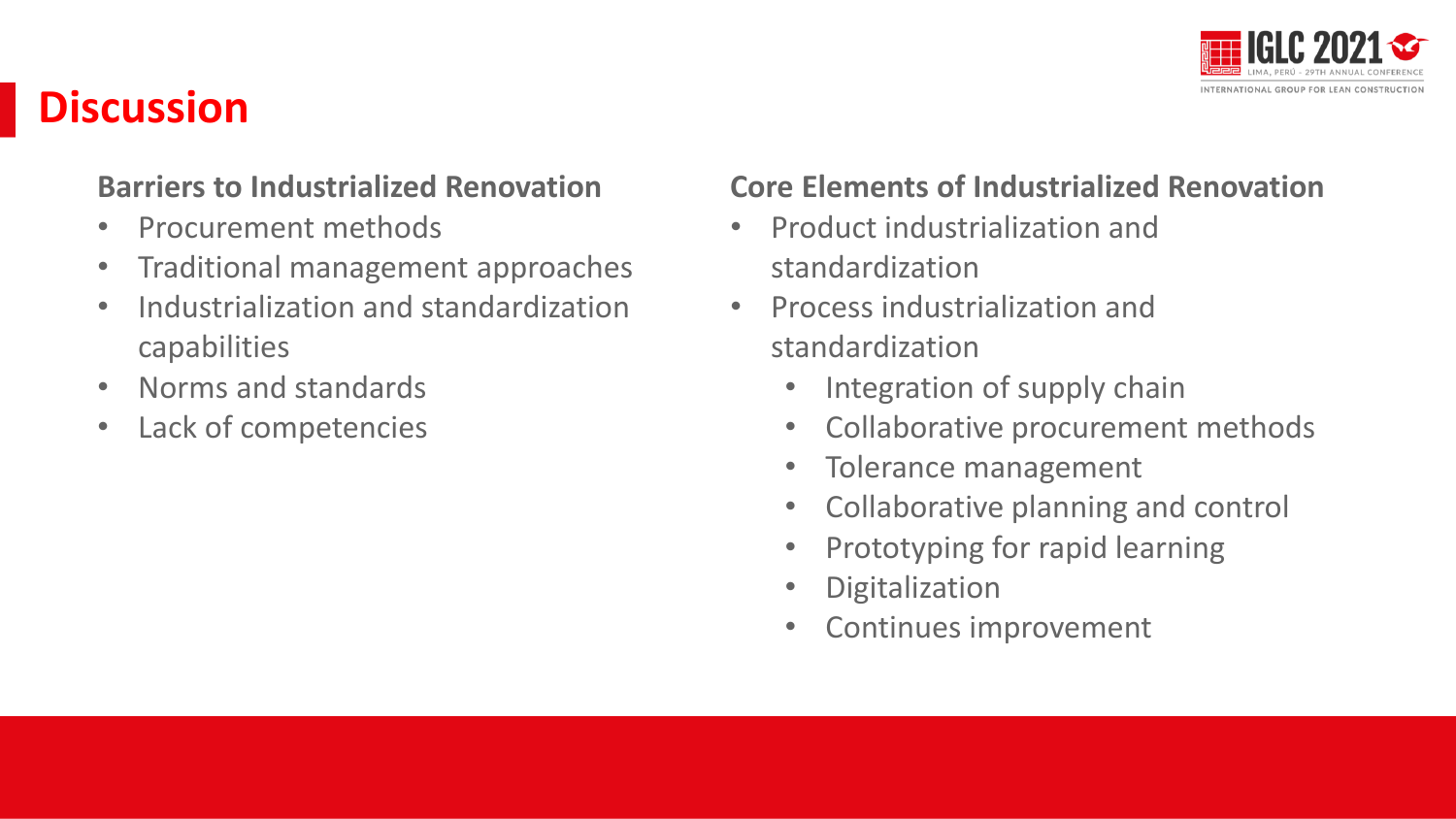

# **CONCLUSIONS**

Large scale renovation brings forth challenges and opportunities for a systemic change in the construction industry

New capabilities for delivering industrialized renovation of sustainable buildings are needed

Improving the sustainable renovation of existing buildings requires a comprehensive and systemic approach